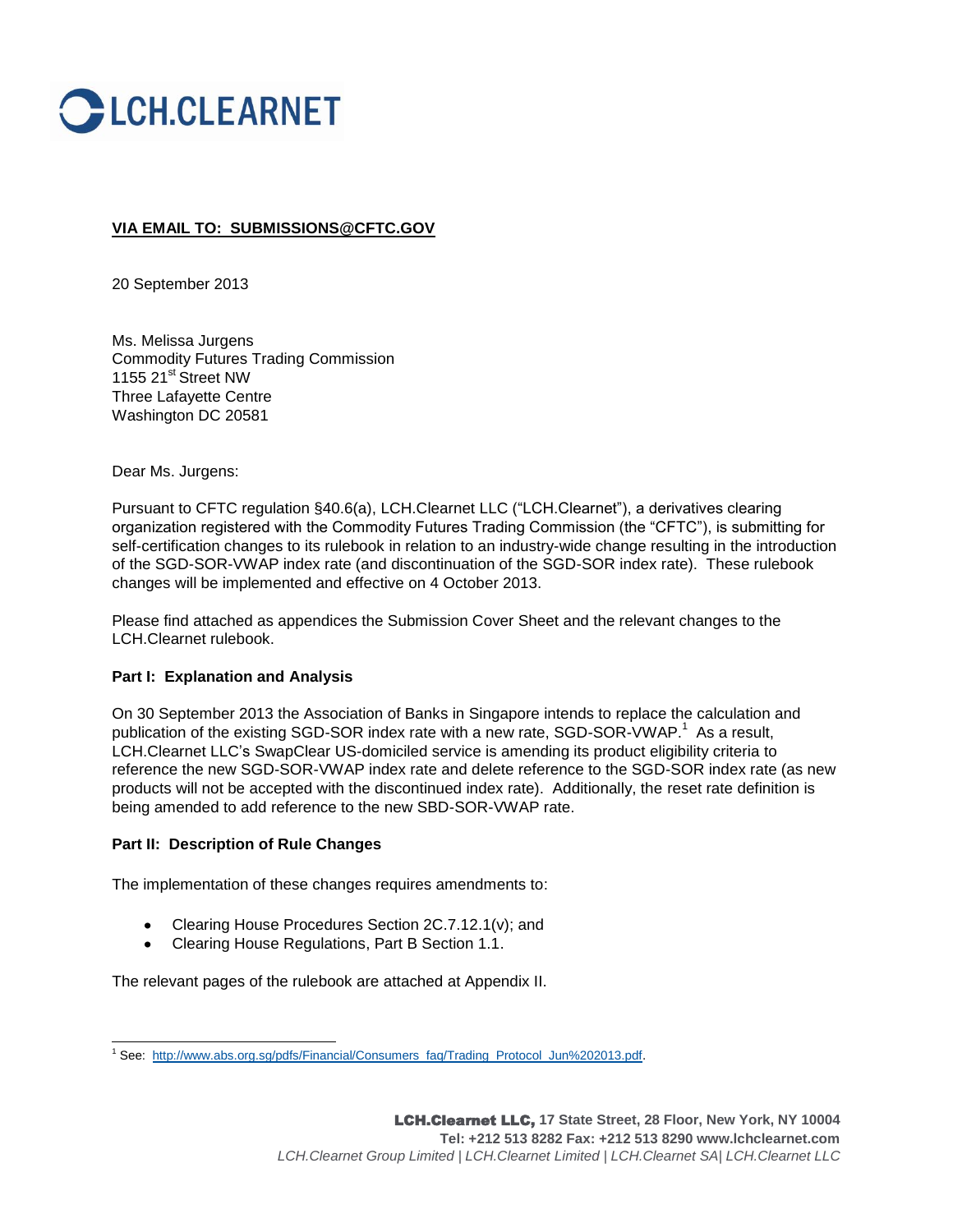

## **Part III: Core Principle Compliance**

LCH.Clearnet will continue to comply with all Core Principles following the introduction of these changes and has concluded that its compliance with the Core Principles would not be adversely affected by these changes.

### **Part IV: Public Information**

LCH.Clearnet has posted a notice of pending certification with the CFTC and a copy of the submission on LCH.Clearnet's website at:

http://www.lchclearnet.com/rules\_and\_regulations/llc/default.asp.

### **Part V: Opposing Views**

There were no opposing views expressed to LCH.Clearnet by governing board or committee members, members of LCH.Clearnet or market participants that were not incorporated into the rule.

#### **Certification**

LCH.Clearnet LLC hereby certifies to the Commodity Futures Trading Commission, pursuant to the procedures set forth in the Commission regulation § 40.6, that attached rule submission complies with the Commodity Exchange Act, as amended, and the regulations promulgated there under.

Should you have any questions please contact me at **laurian.cristea@lchclearnet.com**.

Yours sincerely,

Laurian Cristea Senior Vice President, Compliance & Regulation US Contact: +1 212.513.5610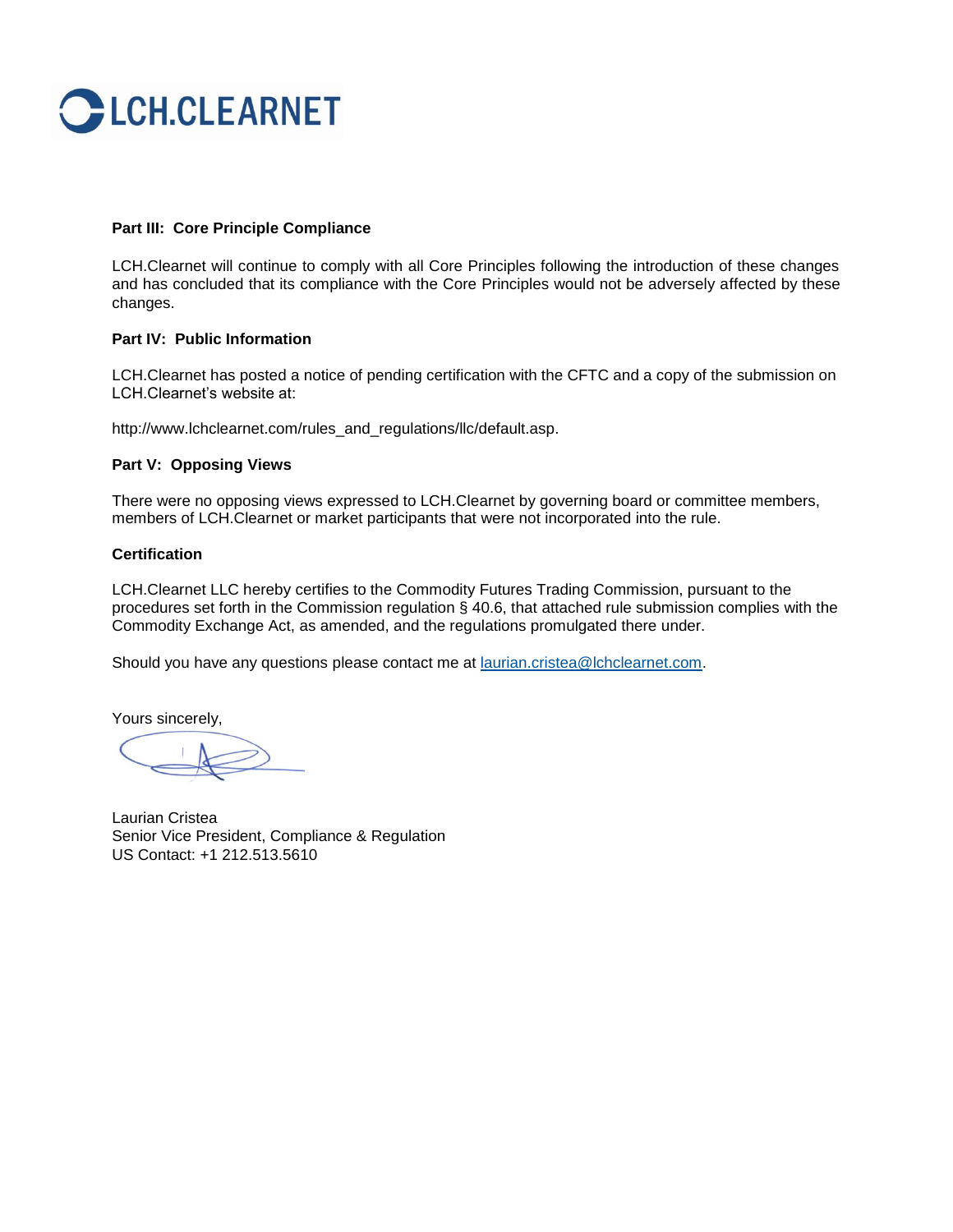

**Appendix I Submission Cover Sheet**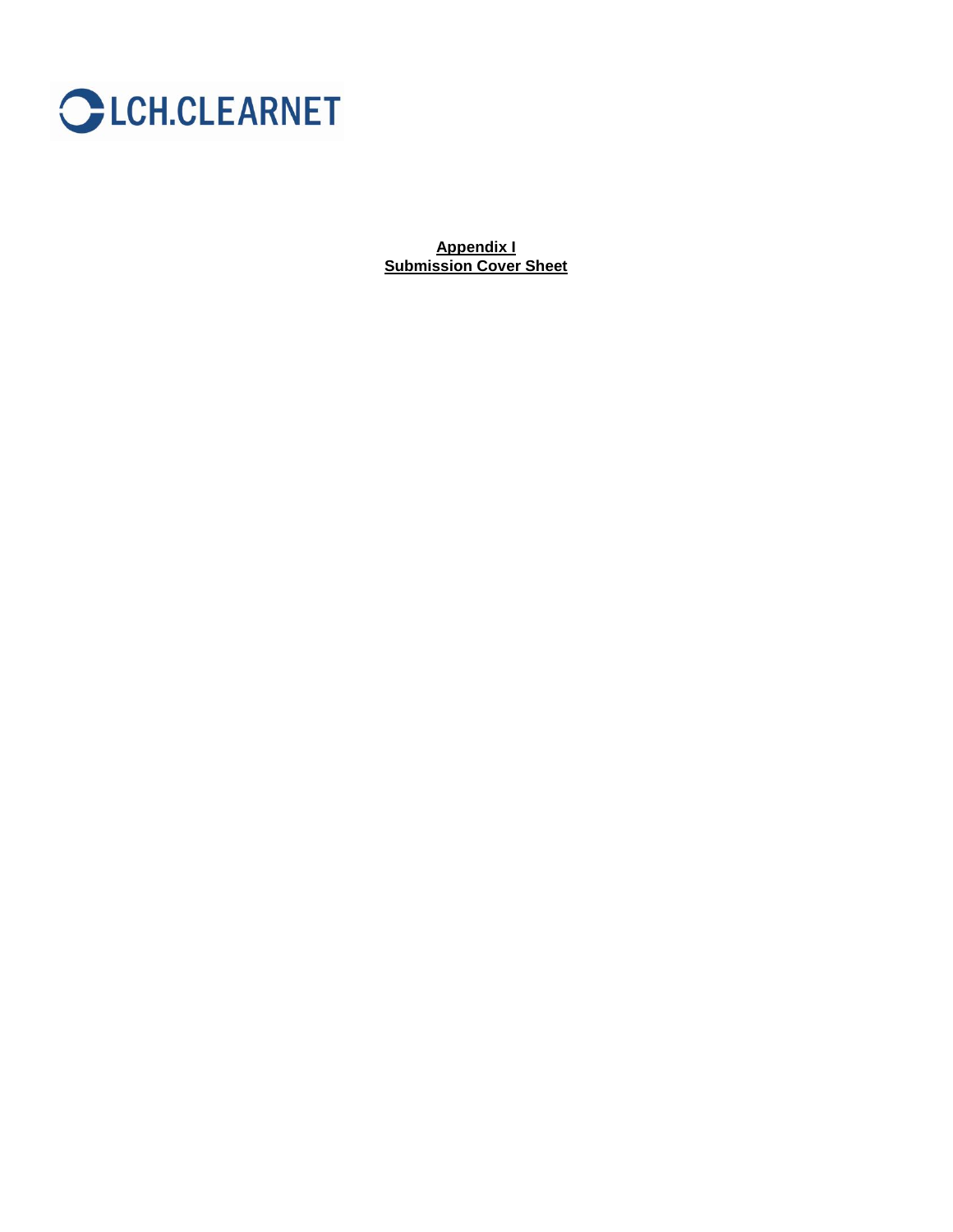| <b>SUBMISSION COVER SHEET</b>                                                                                                                                                                    |  |  |  |  |  |  |  |
|--------------------------------------------------------------------------------------------------------------------------------------------------------------------------------------------------|--|--|--|--|--|--|--|
| <b>Registered Entity Identifier Code (optional) LCHLLC</b><br>Date: 20 Sept 13<br>IMPORTANT: CHECK BOX IF CONFIDENTIAL TREATMENT IS REQUESTED.                                                   |  |  |  |  |  |  |  |
| <b>ORGANIZATION   LCH.Clearnet LLC</b>                                                                                                                                                           |  |  |  |  |  |  |  |
| <b>DCO</b><br><b>FILING AS A: DCM</b><br><b>SEF</b><br><b>SDR</b><br><b>ECM/SPDC</b>                                                                                                             |  |  |  |  |  |  |  |
| <b>TYPE OF FILING</b>                                                                                                                                                                            |  |  |  |  |  |  |  |
| <b>Rules and Rule Amendments</b>                                                                                                                                                                 |  |  |  |  |  |  |  |
| Certification under $\S$ 40.6 (a) or $\S$ 41.24 (a)                                                                                                                                              |  |  |  |  |  |  |  |
| "Non-Material Agricultural Rule Change" under $\S$ 40.4 (b)(5)                                                                                                                                   |  |  |  |  |  |  |  |
| Notification under $\S$ 40.6 (d)                                                                                                                                                                 |  |  |  |  |  |  |  |
| Request for Approval under $\S$ 40.4 (a) or $\S$ 40.5 (a)                                                                                                                                        |  |  |  |  |  |  |  |
| Advance Notice of SIDCO Rule Change under § 40.10 (a)                                                                                                                                            |  |  |  |  |  |  |  |
| <b>Products</b>                                                                                                                                                                                  |  |  |  |  |  |  |  |
| Certification under § 39.5(b), § 40.2 (a), or § 41.23 (a)                                                                                                                                        |  |  |  |  |  |  |  |
| Swap Class Certification under $\S$ 40.2 (d)                                                                                                                                                     |  |  |  |  |  |  |  |
| Request for Approval under $\S$ 40.3 (a)                                                                                                                                                         |  |  |  |  |  |  |  |
| Novel Derivative Product Notification under § 40.12 (a)                                                                                                                                          |  |  |  |  |  |  |  |
| <b>RULE NUMBERS</b>                                                                                                                                                                              |  |  |  |  |  |  |  |
| Clearing House Procedures section 2C.7.12.1(v); and Clearing House Regulations, Part B section 1.1.                                                                                              |  |  |  |  |  |  |  |
| <b>DESCRIPTION</b>                                                                                                                                                                               |  |  |  |  |  |  |  |
| The LCH.Clearnet LLC rulebook is amended to conform to the industry-wide change resulting in the<br>introduction of the SGD-SOR-VWAP index rate (and discontinuation of the SGD-SOR index rate). |  |  |  |  |  |  |  |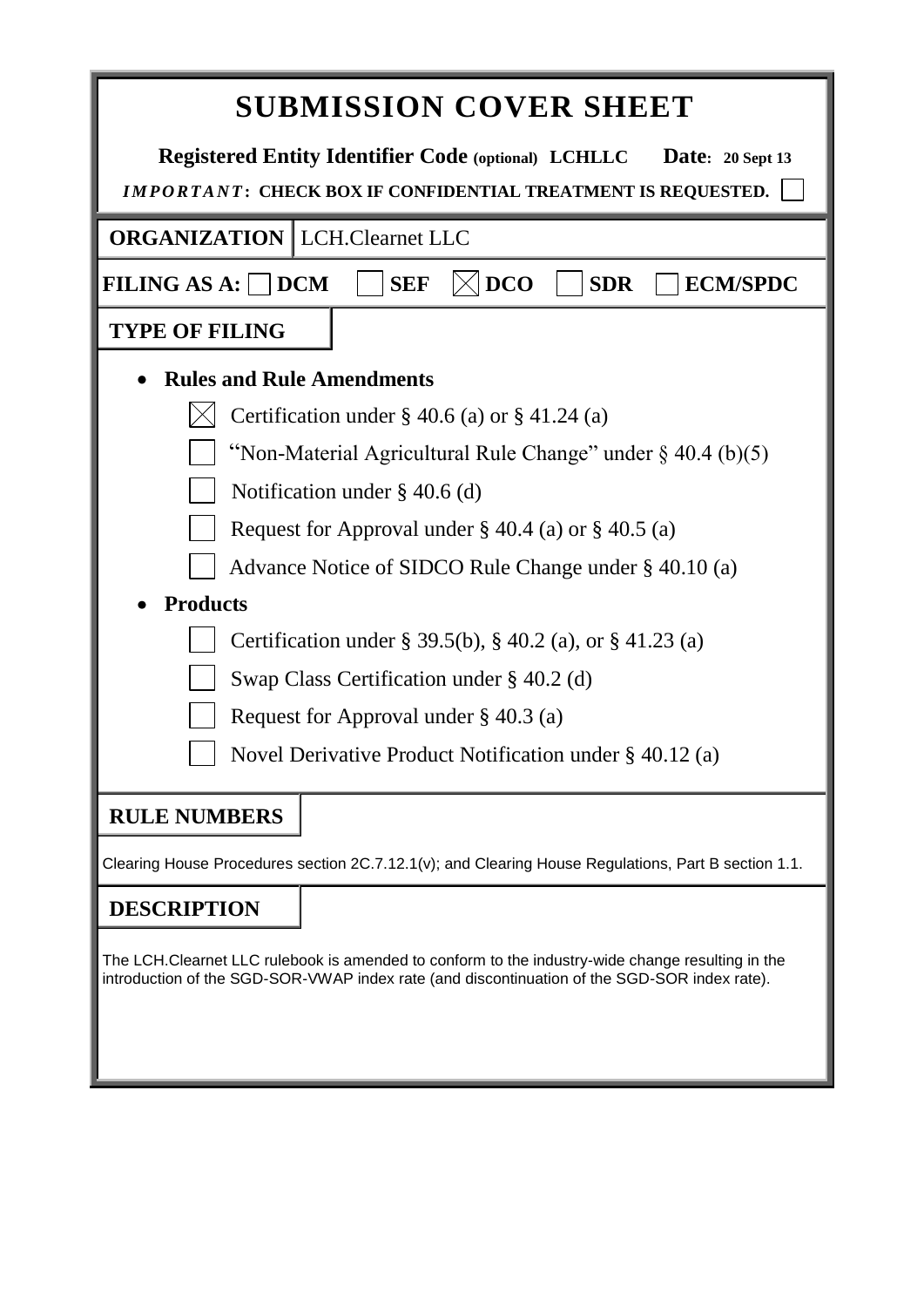

**Appendix II LCH.Clearnet LLC Rulebook**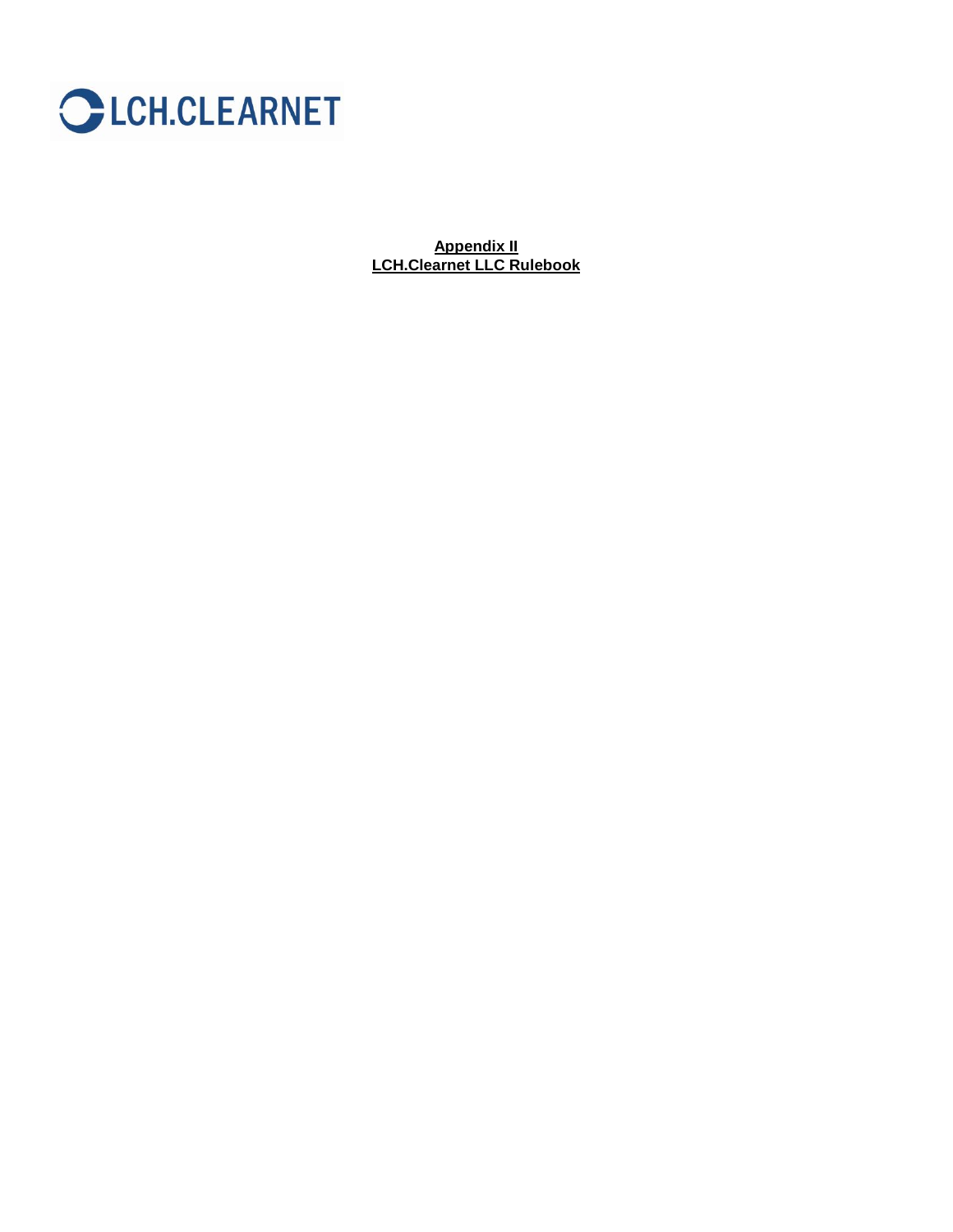| <b>Instrument</b> | Acceptable<br><b>Currencies</b>                            | Acceptable<br>Indices <sup>6</sup>                                           | <b>Types</b>                                                        |                    | <b>Maximum</b><br><b>Residual</b><br><b>Term</b> | <b>Notional Amount (Min-</b><br>Max of the relevant<br>currency unit) |
|-------------------|------------------------------------------------------------|------------------------------------------------------------------------------|---------------------------------------------------------------------|--------------------|--------------------------------------------------|-----------------------------------------------------------------------|
|                   | <b>New</b><br>Zealand<br>Dollar<br>(NZD)                   | NZD-BBR-<br>Telerate                                                         | Fixed<br>VS.<br>Floating                                            | Single<br>currency | 5495<br>days                                     | $0.01 -$<br>99,999,999,999.99                                         |
|                   |                                                            | See<br>7.1 $(p)$ (iii) for vs.<br>definition                                 | Article Floating<br>Floating                                        |                    |                                                  |                                                                       |
|                   | Norwegian<br>Krone<br>(NOK)                                | NOK-NIBOR-<br><b>NIBR</b>                                                    | Fixed<br>VS.<br>Floating                                            | Single<br>currency | 3670<br>days                                     | $0.01 -$<br>99,999,999,999.99                                         |
|                   |                                                            | See Article<br>$7.1(q)$ (i) for<br>definition                                | Floating<br>VS.<br>Floating                                         |                    |                                                  |                                                                       |
|                   | Singapore<br>Dollar<br>(SGD)                               | SGD-<br>SOR-<br>Reuters                                                      | <b>FIXED</b><br>VS.<br><b>FLOAT</b>                                 | Single<br>currency | 3670<br>days                                     | $0.01 -$<br>99,999,999,999.99                                         |
|                   |                                                            | See Article<br>$7.1(\frac{gt}{g})$ (iii) for<br>definition                   | Floating<br>VS.<br>Floating                                         |                    |                                                  |                                                                       |
|                   | <b>Swedish</b><br><b>Krona</b><br>( <b>SEK</b> )           | <b>SEK-</b><br><b>STIBORSGD-</b><br><b>SOR-SIDE</b><br><b>VWAP</b>           | <b>FixedFI</b><br><b>XED</b> vs.<br><b>Floating</b><br><b>FLOAT</b> | Single<br>currency | <del>10,97036</del><br>$\frac{70}{2}$ days       | $0.01 -$<br>99,999,999,999.99                                         |
|                   |                                                            | See Artiele<br>7.1(x)<br><b>GProcedure</b><br>2C.7.12.1(v)<br>for definition | Floating<br>VS.<br>Floating                                         |                    |                                                  |                                                                       |
|                   | <b>Swiss</b><br><b>Frane</b> Swed<br>ish Krona<br>(CHFSEK) | CHF-LIBOR-<br><b>BBASEK-</b><br><b>STIBOR-SIDE</b> Floating                  | Fixed<br>VS.                                                        | Single<br>currency | 10,970<br>days                                   | $0.01 -$<br>99,999,999,999.99                                         |
|                   |                                                            | <b>See Article</b><br>$7.1(x)$ (i) for<br>definition                         | Floating<br><u>VS.</u><br><b>Floating</b>                           |                    |                                                  |                                                                       |
|                   | <b>Swiss</b><br><b>Franc</b>                               | <b>CHF-LIBOR-</b>                                                            | Fixed<br>$\underline{\mathbf{VS}}$ .                                | <b>Single</b>      | 10,970                                           | $0.01 -$                                                              |